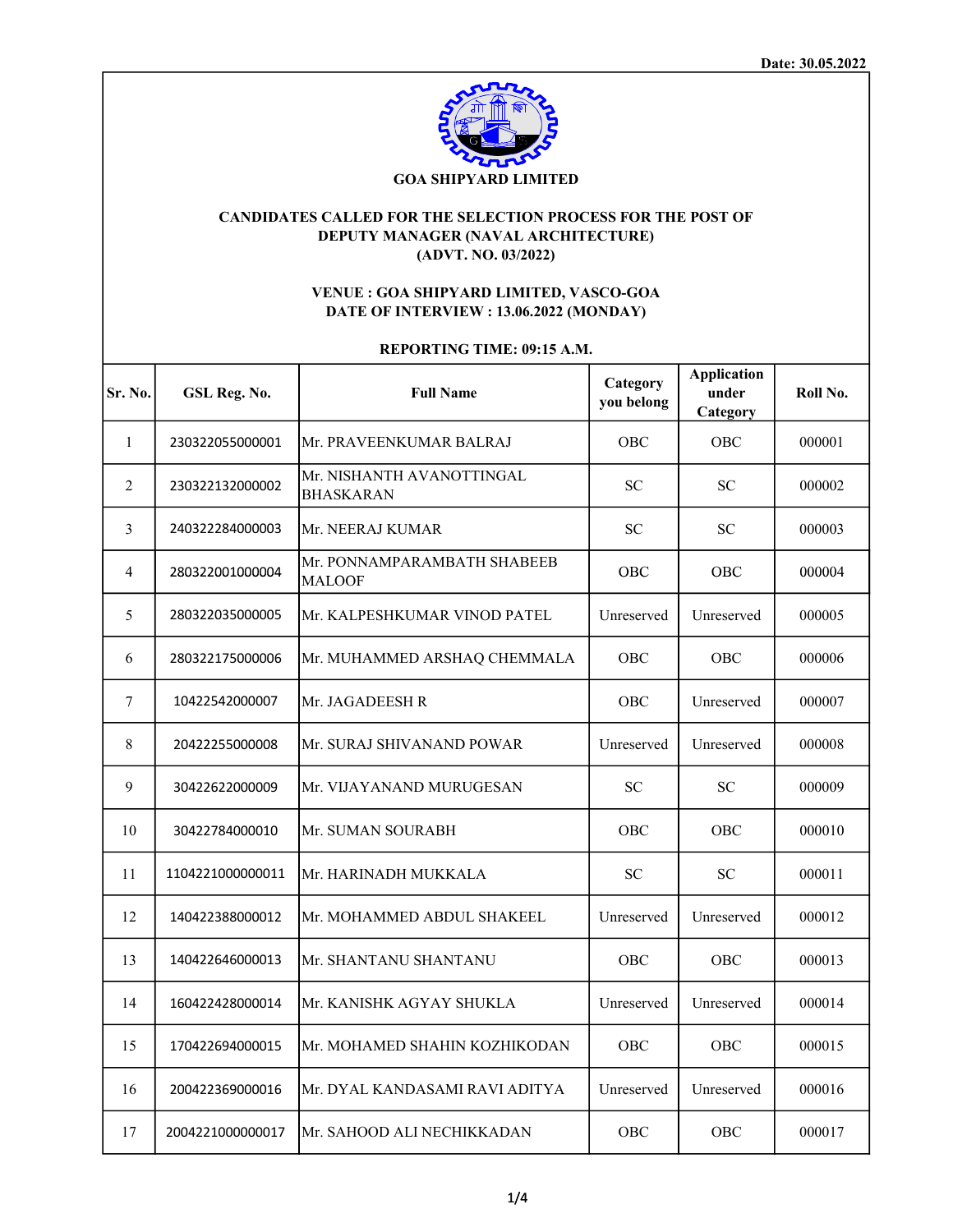| 18 | 210422129000018 | IMr. JAGANATHABALAN K    | <b>OBC</b> | Unreserved | 000018 |
|----|-----------------|--------------------------|------------|------------|--------|
| 19 | 250422106000019 | <b>IMr. DIWANATH JHA</b> | Unreserved | Unreserved | 000019 |
| 20 | 70522152000020  | <b>Mr. DINESH P</b>      | <b>OBC</b> | <b>OBC</b> | 000020 |

 NOTE: \* For more details & Call letter please refer to your registered e-mail id. For any query contact us at: recruitment@goashipyard.com

#### General Instructions to the candidates appearing for the Selection Process:

Your admission for the interview is provisional subject to meeting all the requirement as laid down in the advertisement and bringing documentary proof for the same. You are therefore requested to go through the advertisement No. 03/2022 and corrigendum to Advt. No. 03/2022.

(If you do not possess any one of the Qualifications / Experience / documentary proof or Certificates in support of your claim your candidature will be rejected and you will not be permitted to appear in the Interview and no travelling expenses will be reimbursed.

1. In case you are at present employed in any Central Government/State Government/Statutory Body/Public Sector Undertaking and, if your application has not been forwarded through your employer, you are required to produce a "No Objection Certificate" from your employer at the time of the interview without which you will neither be considered for the interview nor any payment towards your travelling expenses will be made.

2. Verification of certificates and relevant documents will be conducted prior to interview. You are requested to produce all your Certificates and testimonials, in original along with Self attested copies of the certificates, particularly the following at the time of interview for verification of certificates:-

(a) Certificates in support of your Qualifications.

(b) Certificates in support of your age and date of birth.

(c) Certificates in support of your work Experience.

(d) Certificates in support of Scheduled Caste/Tribe/OBC (Non-Creamy Layer Certificate)/PWD/ Ex-Serviceman (Copy of Discharge Book) / EWS Certificate (Economically Weaker Section). (if applicable)

(e) Salary Certificate

(f) In case of Govt./PSU minimum 02 year in the pay Scale of Rs. 40000-3%-140000 (E-1) (IDA) (Revised 01.01.2017 Scale). Relevant proof establishing your working in the payscales/ equivalent payscales need to be submitted. For candidates in CDA payscale, the immediate lower payscale as per GSL policy will be followed.

(g) In case of candidates employed in private organization minimum of last 2 years experience should be in a company having atleast a Rs. 100 crores annual turnover and the incumbent should have discharged duties in a similar role. Documentary proof of Rs. 100 crores annual turnover need to be submitted.

3. Please note that in case you do NOT produce original certificates regarding your qualifications, caste/ category certificate and the requisite total length of experience as well as post qualification experience and other relevant documents required for the post as indicated in the Advertisement/ your online application, at the time of document verification or if you fail to qualify in the document verification you will NOT be allowed to attend the interview, thereby no travelling expenses will be reimbursed.

4. After undergoing the process of verification of documents and if everything is found in order, you shall be allowed to appear for the interview.

5. Outstation candidates on being eligible for interview will be reimbursed to and fro travelling expenses by railway (II-A/C Class) by the shortest route from Goa Shipyard Limited to their usual place of residence on production of relevant tickets (hardcopy of tickets is must) as per the rules of the company.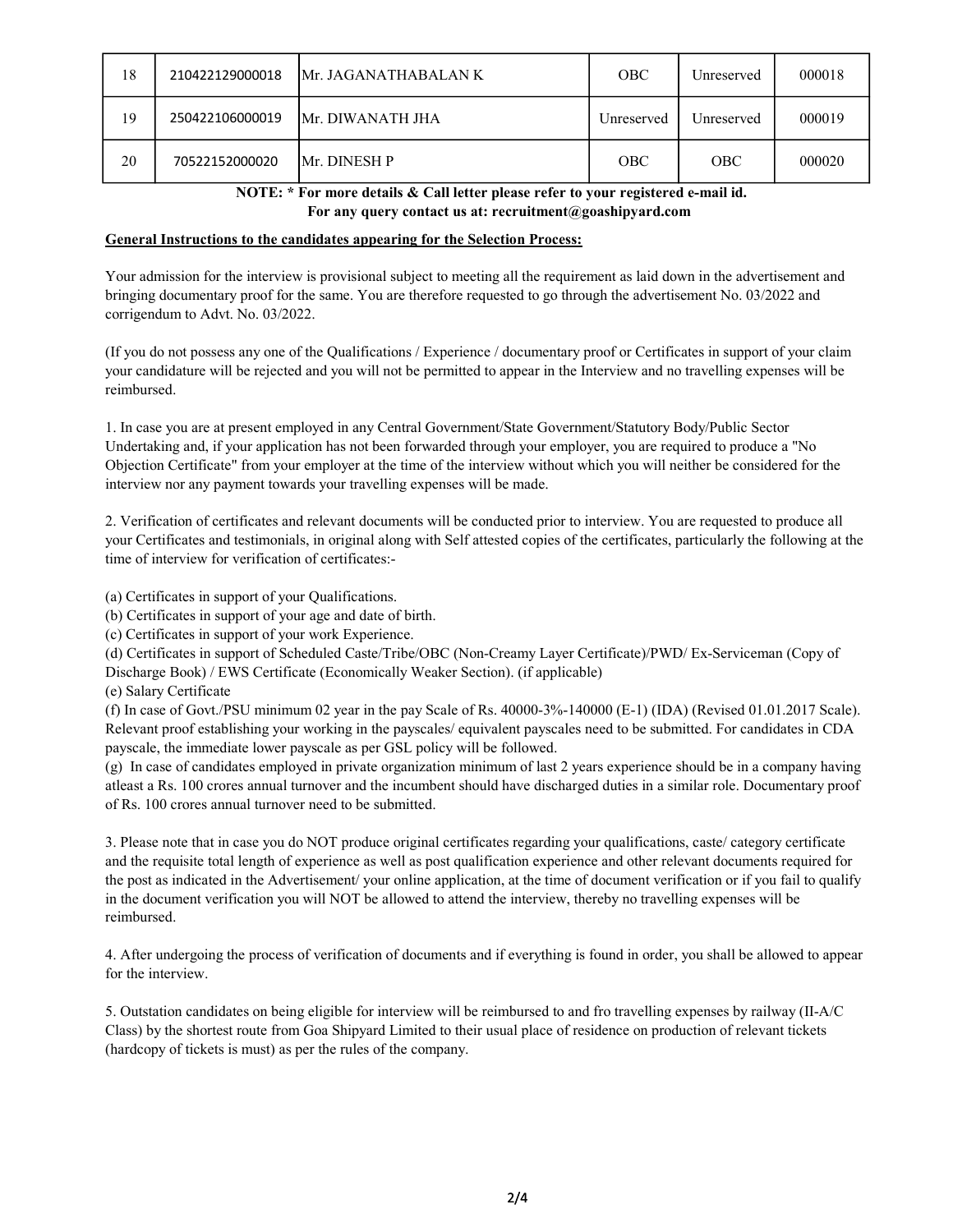6. Payment of Travelling Allowance shall be made by RTGS (ECS) after completion of Interview. Candidates are requested to bring a copy of Bank Passbook (First page of your Account details).

7. If any candidate is found guilty of any act of misconduct during the interview, he/she will be disqualified and no Travelling Expenses will be paid.

8. Request for change of date, time and place for Interview shall not be entertained.

9. The Personal Interview will be held on 13.06.2022 (Monday).You have to make your own arrangement for boarding, lodging etc. at your own expense.

10. You are advised to bring print out copy of online application, a copy of this call letter along with ID proof i.e. Voter ID/Driving License / Passport / Aadhaar Card, 01 coloured photograph copies, failing which you will not be allowed to appear for interview.

11. Canvassing in any form will lead to disqualification.

12. Kindly confirm whether you would be attending the interview or not by email to recruitment@goashipyard.com.

## MEASURES/ PRECAUTIONS TO BE FOLLOWED BY CANDIDATE CALLED FOR SELECTION PROCESS AMID COVID-19

In the present COVID-19 pandemic situation, candidate is informed to strictly abide by all safety and security instructions during the entire selection process/ certificate verification etc. and while inside the GSL premises. Candidate is advised to follow the instructions as listed under:-

a. Candidate is advised to report at the venue on time to undergo proper screening and checking as per SOPs & procedures for prevention of COVID–19. Candidate travelling inter-state/inter-district should strictly follow the extant Government guidelines (as applicable) prior to attending the selection process at GSL.

b. It is advised to avoid crowded public transport to the extent possible. Maintain social distance while using such transport and wear personal protectives like mask, goggles, gloves etc. and avoid touching the surfaces directly with hands.

c. Any candidate found to have fever and cough with breathing problems are liable to be stopped / denied entry / permission to attend the selection. Persons with these symptoms shall not come to GSL for the selection and require to consult doctors nearest to their place of residence or quarantine facility or Govt. hospital immediately. They shall not be permitted for further selection process.

d. Any candidate attending the selection process / seeking entry into GSL shall wear appropriate face masks properly covering their nose, mouth, chin etc. The candidates shall remove the mask at gates for identification. THOSE CANDIDATES WITHOUT FACE MASKS SHALL NOT BE PERMITTED TO ATTEND SELECTION.

e. Any candidate seeking entry into the yard have to stand in the spaces marked at the Gates, entrances etc. so that social distancing of one meter can be ensured at these locations.

## f. NO CROWDING AT THE VENUE OF SELECTION PROCESS / CERTIFICATE VERIFICATION OR GATES FOR ENTRY/EXIT SHALL BE PERMITTED.

g. Candidate should remove their helmets/ jackets/ overcoats etc at the gates for security check.

h. Candidate entering through gates shall be compulsorily screened with thermal scanner.

i. Wearing of masks, Social distancing and queue system shall be strictly adhered.

j. Candidate shall avoid touching any pillars, bars, hand rails etc.